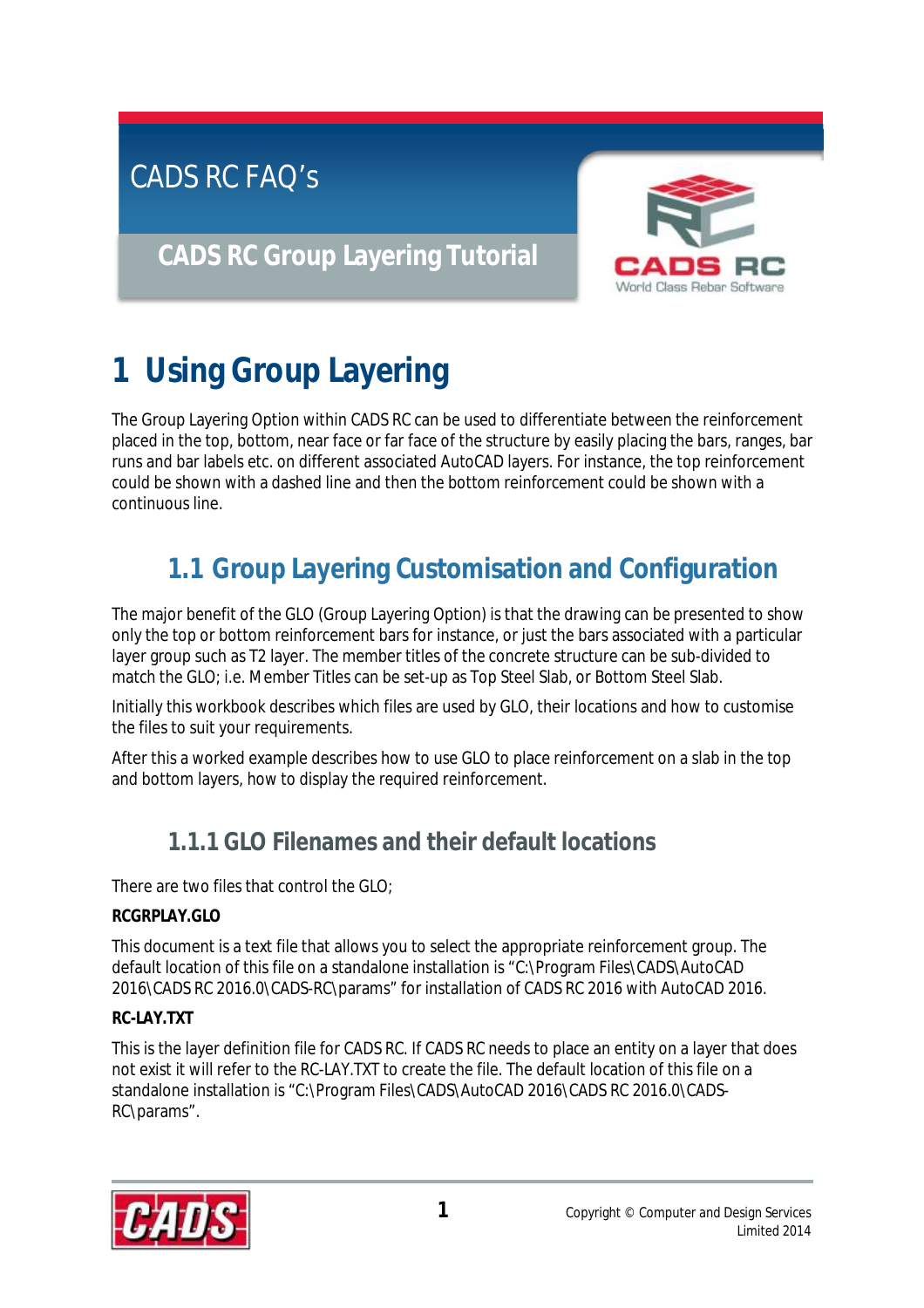# **1.1.2 Customising the Group Layering File (GLO)**

The RCGRPLAY.GLO file is a text file and can be edited using either WordPad or NotePad. As this file is located in a "C:\program files" sub-folder which is protected you will need to save the file in alternative location such as your desktop or documents folder and then manually copy the file into its original location. Remember to save the file as a TXT file. We would also suggest that you save it to an alternative filename with the same GLO extension, this will prevent your customisation being overwritten on the next upgrade of CADS RC. You can configure CADS RC to use alternative GLO files, this is covered later.

**Extract from default RCGRPLAY.GLO file for T1 Group Layers** 

The extract below only shows the T1 Group Layers.

| [G.L.0]                    |                   | ; Screen Menu Title (no longer supported by AutoCAD)     |
|----------------------------|-------------------|----------------------------------------------------------|
| $[\ldots, \ldots, \ldots]$ |                   | ; Blank Line under the title                             |
| [T1/N1]                    |                   | ; Group Name                                             |
| Rebars                     | Bar <sub>T1</sub> | ; Reinforcement Bars T1 layer                            |
| Centre colour              | Cyan              | ; Bar plot line colour                                   |
| Profile colour             | White             | ; Bar profile colour                                     |
| Bar run                    | Bar <sub>T1</sub> | ; Bars in Section Layer                                  |
| <b>Bar section</b>         | Bar <sub>T1</sub> | ; Single Bar in Section Layer                            |
| <b>Ticks</b>               | Bar <sub>T1</sub> | ; Bar Ticks Layer                                        |
| Label                      | TxtT1             | ; Bar Labels T1 layer                                    |
| Range Line                 | TxtT1             | ; Range Line Layer                                       |
| <b>End Marker</b>          | TxtT1             | ; Range End Marker Layer                                 |
| <b>Bar Refs</b>            | TxtT1             | ; Bar Mark Reference Layer                               |
| <b>Range Refs</b>          | TxtT1             | ; Range Text Layer                                       |
| <b>Range Dots</b>          | TxtT1             | ; Range Dot Layer, between range and bar                 |
| Range Intermid             | TxtT1             | ; Layer for lines between range lines in multiple ranges |
| <b>RC</b> Leader           | TxtT1             | ; Leader Layer                                           |
| Tags                       | TxtT1             | ; Bar Tags Layer                                         |
| <b>Tags Text</b>           | TxtT1             | ; Bar Tag Text Layer                                     |
| <b>Tension Symbol</b>      | Bar <sub>T1</sub> | ; Tension Coupler Symbol Layer                           |
| <b>Compression Symbol</b>  | Bar <sub>T1</sub> | ; Compression Coupler Symbol Layer                       |
| <b>Thread Symbol</b>       | Bar <sub>T1</sub> | ; Coupler Thread Symbol Layer                            |
| <b>Coupler Txt</b>         | TxtT1             | ; Coupler Text Layer                                     |

As you can see from the above extract CADS ship the GLO set-up with the T1 Layer configured to use only two AutoCAD layers. You may wish to expand the number of layers the option uses. If you

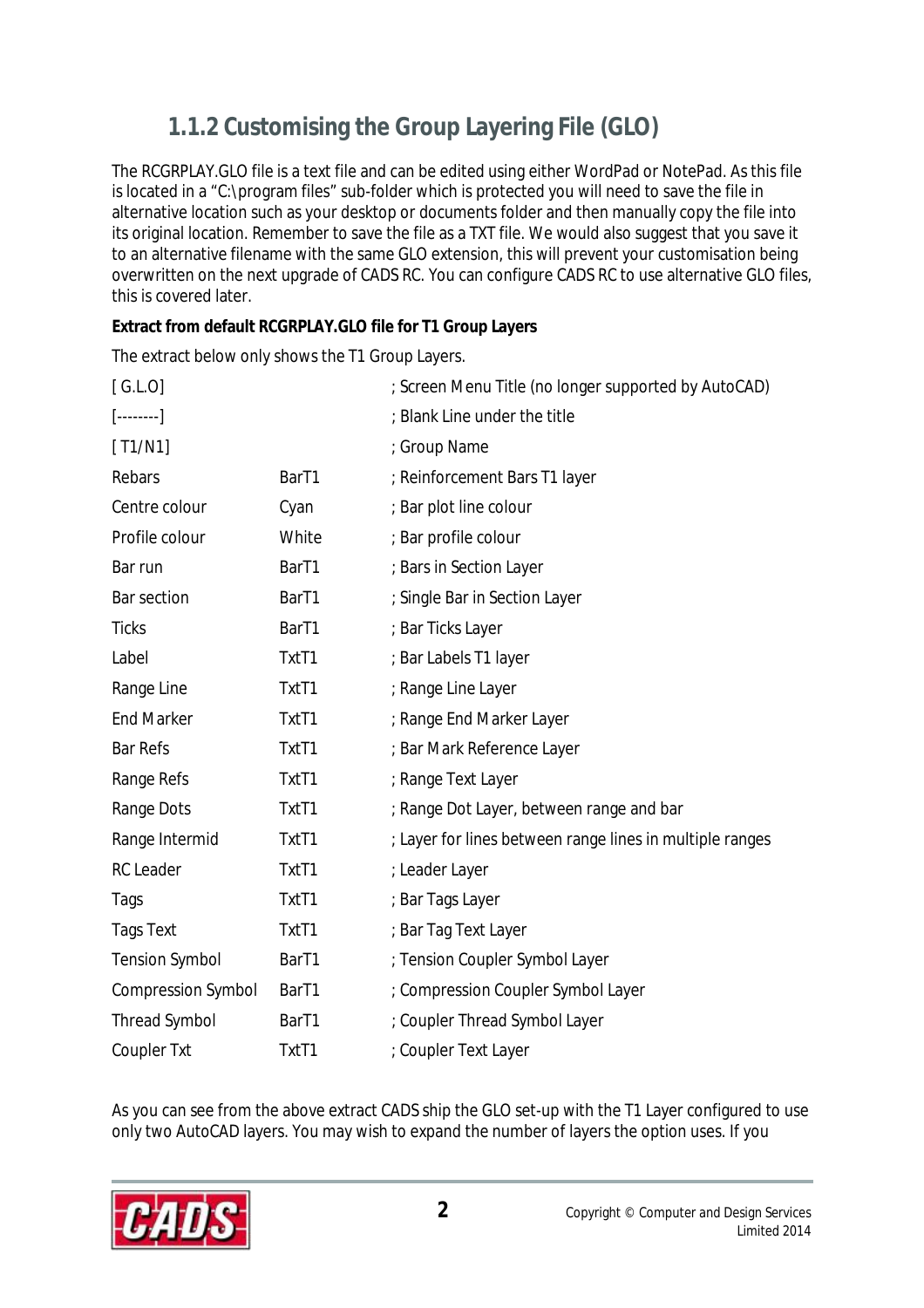introduce new layer names, as shown in the example below, these will have to be add to the RC-LAY.TXT file, customisation of this file covered in the next section.

Shown in figure 1.1 is a sample RC drawing with each CADS RC graphic annotated with the name shown in the RCGRPLAY.GLO file.



Figure 1.1 CADS RC Graphics Definition

**Extract from a customised RCGRPLAY.GLO file for T1 Group Layers** 

The extract below only shows the T1 Group Layers, if you decide to change the layers you will have to add new layer names to all the Groups. Extra groups can be added by copying a previous group and renaming the Group Name and their associated layers, these then need adding to the RC-LAY.TXT file.

| [G.L.0]                  |                     | ; Screen Menu Title           |
|--------------------------|---------------------|-------------------------------|
| $[\ldots \ldots \ldots]$ |                     | ; Blank Line under the title  |
| [T1/N1]                  |                     | ; Group Name                  |
| Rebars                   | Bar <sub>T1</sub>   | ; Reinforcement Bars T1 layer |
| Centre colour            | Cyan                | ; Bar plot line colour        |
| Profile colour           | White               | ; Bar profile colour          |
| Bar run                  | BarRunT1            | ; Bars in Section Layer       |
| <b>Bar section</b>       | BarRunT1            | ; Single Bar in Section Layer |
| <b>Ticks</b>             | BarTickT1           | ; Bar Ticks Layer             |
| Label                    | BarLbIT1            | ; Bar Labels T1 layer         |
| Range Line               | Range <sub>T1</sub> | ; Range Line Layer            |
| <b>End Marker</b>        | EndMarkT1           | ; Range End Marker Layer      |
| <b>Bar Refs</b>          | BarRefT1            | ; Bar Mark Reference Layer    |

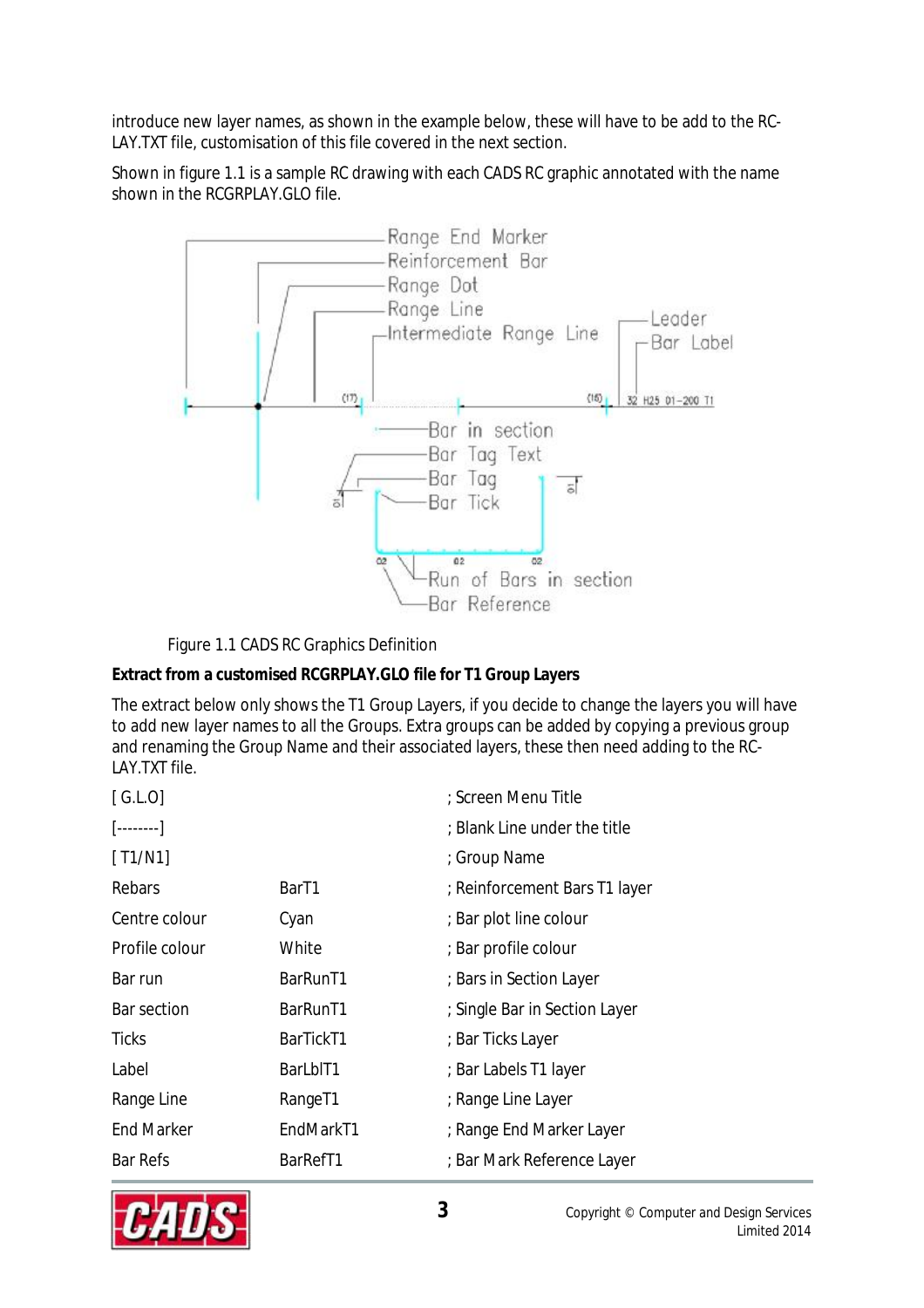| Range Refs                | RangeRefT1            | ; Range Text Layer                                |
|---------------------------|-----------------------|---------------------------------------------------|
| Range Dots                | RangeDotT1            | ; Range Dot Layer, between range and bar          |
| Range Intermid            | RangeIntTxtT1         | : Layer for lines between range lines in multiple |
|                           |                       | ;ranges                                           |
| <b>RC</b> Leader          | Leader <sub>T1</sub>  | : Leader Layer                                    |
| Tags                      | BarTagT1              | ; Bar Tags Layer                                  |
| <b>Tags Text</b>          | TagsTxtT1             | ; Bar Tag Text Layer                              |
| <b>Tension Symbol</b>     | Tension <sub>T1</sub> | ; Tension Coupler Symbol Layer                    |
| <b>Compression Symbol</b> | SymbolT1              | : Compression Coupler Symbol Layer                |
| <b>Thread Symbol</b>      | Thread <sub>T1</sub>  | ; Coupler Thread Symbol Layer                     |
| <b>Coupler Txt</b>        | CoupTxtT1             | ; Coupler Text Layer                              |

The extract above has added 16 layers to the T1/N1 Group, these will need to be added to the layer creation file RC-LAY.TXT, this is described below.

#### **1.1.3 Customising the Layer Definition file**

The RC-LAY.TXT file is a text file and it can be edited using either WordPad or NotePad. As this file is located in a "C:\program files" sub-folder which is protected you will need to save the file in alternative location such as your desktop or documents folder and then manually copy the file into its original location. Remember to save the file as a TXT file. We would also suggest that you save it to an alternative filename with the same TXT extension, this will prevent your customisation being overwritten on the next upgrade of CADS RC. You can configure CADS RC to use alternative layer creation files.

**Extract from Default RC-LAY.TXT File for T1 Group Layers** 

;-------------------------

| Bar <sub>T1</sub>   | ; Reinforcement Bar Layer etc. |
|---------------------|--------------------------------|
| Continuous          | ; Linetype                     |
| Cyan                | : Colour                       |
| *------------------ |                                |

| TxtT1      | ; Reinforcement Label Layer etc. |
|------------|----------------------------------|
| Continuous | ; Linetype                       |
| White      | : Colour                         |

The above extract of the default RC-LAY.TXT file shows the layers, linetypes and colours used in the default RCGRPLAY.GLO file for Layer Group T1. If you have expanded the number of layers that the GLO option uses, as shown in the Customised Extract above, you will need to add the new layer names, as shown in the example below, to the RC-LAY.TXT file.

**Extract from Customised RC-LAY.TXT File for T1 Group Layers** 

BarT1 ; Reinforcement Bars T1 layer

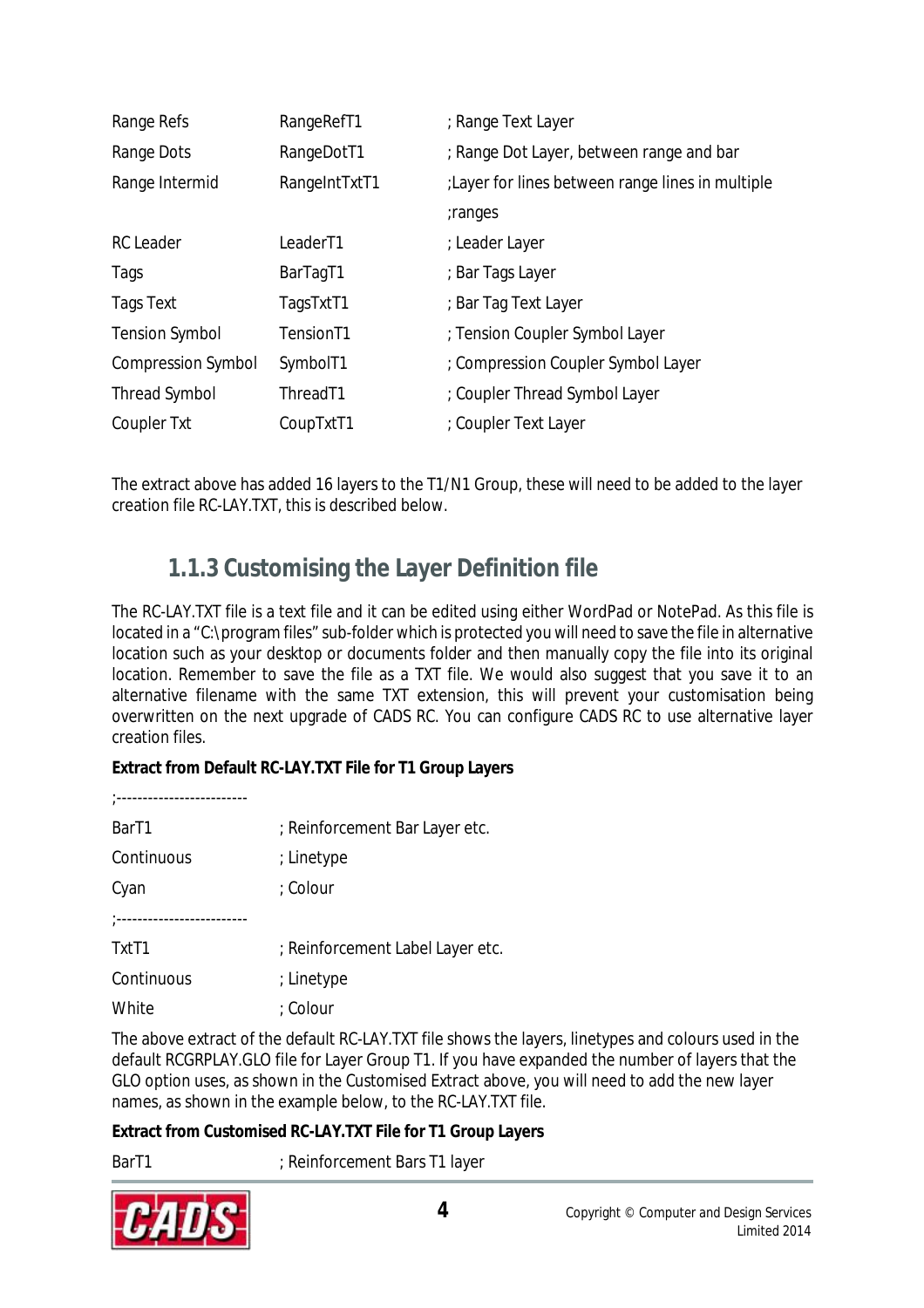| 3mmHidden<br>Cyan<br>;------------------------                            | ; Linetype<br>: Colour                                                                                                                                       |
|---------------------------------------------------------------------------|--------------------------------------------------------------------------------------------------------------------------------------------------------------|
| BarRunT1<br>; Layer                                                       | ; Run of Bars in Section & Single Bar in Section                                                                                                             |
| Continuous<br>Cyan<br>;------------------------                           | ; Linetype<br>; Colour                                                                                                                                       |
| BarTickT1<br>Continuous<br>Cyan<br>Cyan<br>;-------------------------     | ; Bar Ticks Layer<br>; Linetype<br>; Colour                                                                                                                  |
| BarLbIT1<br>Continuous ; Linetype<br>Yellow<br>;------------------------- | ; Bar Labels T1 layer<br>; Colour                                                                                                                            |
| RangeT1<br>Continuous<br>White<br>;------------------------               | ; Range Line Layer<br>; Linetype<br>; Colour                                                                                                                 |
| EndMarkT1<br><b>Continuous</b><br>Cyan<br>;------------------------       | ; Range End Marker Layer<br>; Linetype<br>; Colour                                                                                                           |
| BarRefT1<br>Continuous<br>White                                           | ; Bar Mark Reference Layer<br>; Linetype<br>; Colour                                                                                                         |
| ;------------------------<br>RangeRefT1<br>Continuous<br>White            | ; Range Text Layer<br>; Linetype<br>; Colour                                                                                                                 |
| ;-------------------------<br>RangeDotT1<br>White                         | ; Range Dot Layer, between range and bar<br>Continuous the state of the state of the state of the state of the state of the state of the state o<br>; Colour |
| ;------------------------<br>RangeIntTxtT1<br>; ranges                    | : Layer for lines between range lines in multiple                                                                                                            |
| Continuous<br>White<br>;------------------------                          | ; Linetype<br>; Colour                                                                                                                                       |
| LeaderT1<br><b>Continuous</b><br>White                                    | ; Leader Layer<br>; Linetype<br>; Colour                                                                                                                     |
| ;------------------------<br>BarTagT1<br>Continuous<br>White              | ; Bar Tags Layer<br>; Linetype<br>; Colour                                                                                                                   |
| ;------------------------<br>TagsTxtT1                                    | ; Bar Tag Text Layer                                                                                                                                         |

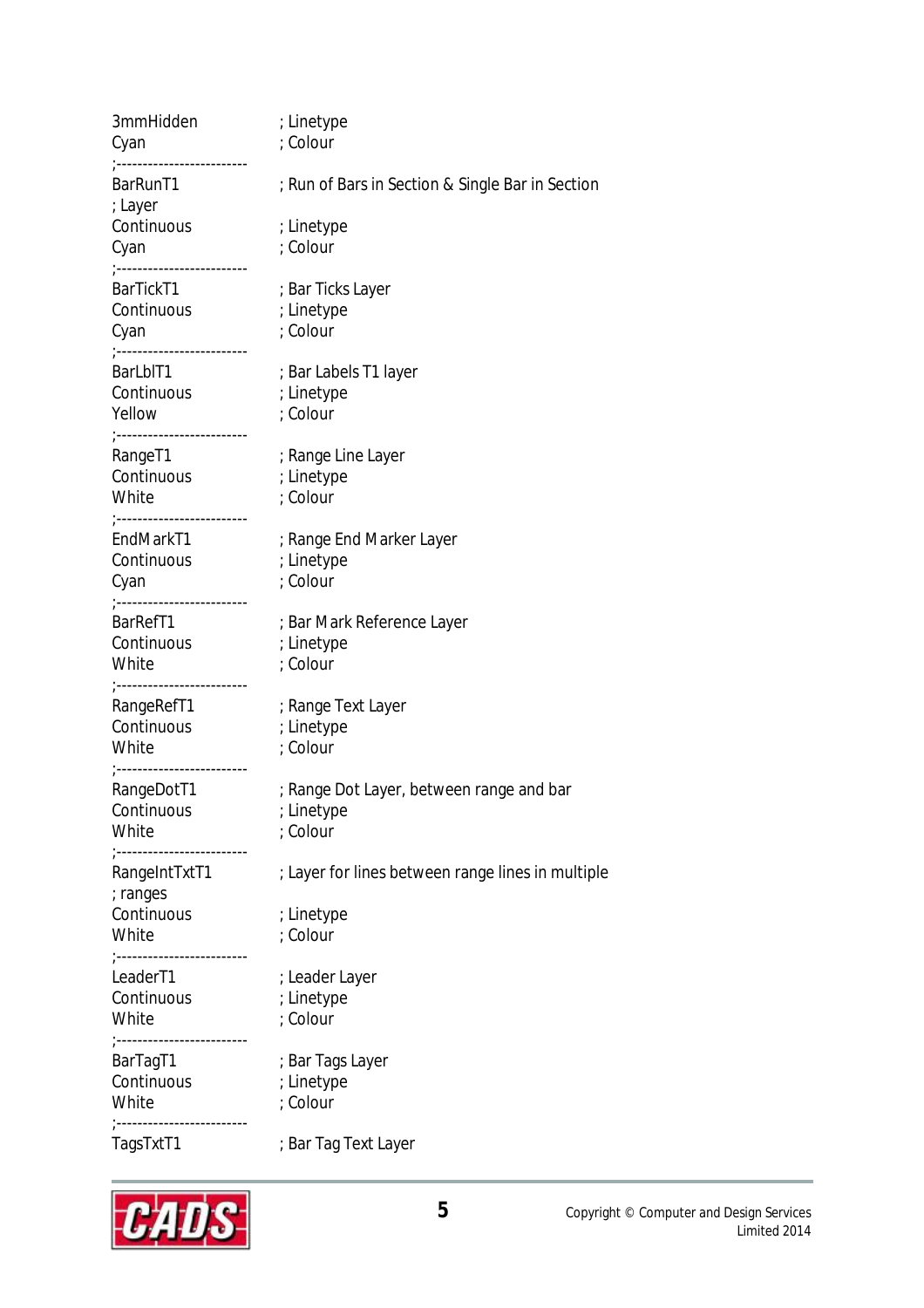| Continuous<br>White                                                                        | ; Linetype<br>; Colour                                       |
|--------------------------------------------------------------------------------------------|--------------------------------------------------------------|
| <br>Tension <sub>T1</sub><br>Continuous<br>White                                           | ; Tension Coupler Symbol Layer<br>; Linetype<br>; Colour     |
| ;------------------------<br>SymbolT1<br>Continuous<br>White<br>;------------------------- | : Compression Coupler Symbol Layer<br>; Linetype<br>; Colour |
| Thread <sub>T1</sub><br>Continuous<br>White<br>;------------------------                   | ; Coupler Thread Symbol Layer<br>; Linetype<br>: Colour      |
| CoupTxtT1<br>Continuous<br>White                                                           | ; Coupler Text Layer<br>; Linetype<br>; Colour               |

#### **1.1.4 Configuring the Customised GLO Files and turning on the Group Layering Option**

If you have customised and renamed the GLO & Layer Creation files discussed above, you will need to reconfigure CADS-RC to use these new files.

Load CADS RC from your desktop

From the CADS RC Ribbon click on the Configuration Centre, select the Miscellaneous Configuration and then pick the More Miscellaneous Configuration button, shown in figure 1.3 below.

To reconfigure the Group Layering and Layer Definition Files, pick on their respective buttons and browse to the directory where you have stored the customised files. Select the appropriate filename and then pick OK.

Pick Ok from the Second Miscellaneous Configuration Dialogue Box to return to the original Miscellaneous Configuration Dialogue Box.

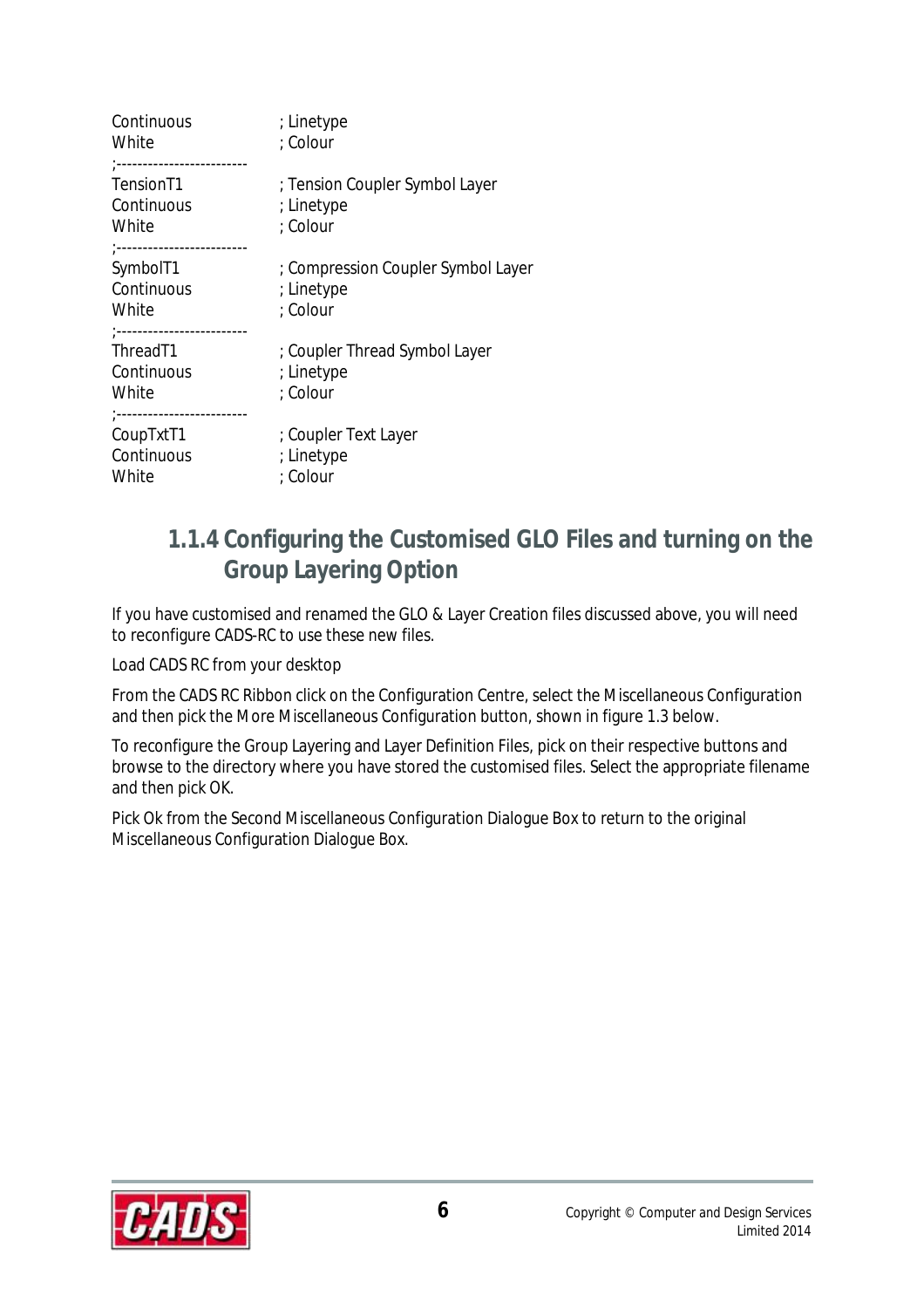| Group Laver File        | rcgrplay.glo            |
|-------------------------|-------------------------|
|                         |                         |
| Layer Defin. File       | rc-lay.txt              |
| Group Layering Option   | On<br>₩                 |
| AutoCAD command wamings | No                      |
| Covers Layer            | <b>COVER</b>            |
| Dims Line Offset        | 400.0                   |
| Imperial Mode           | Fractional Inches<br>Ŵ. |
|                         |                         |

Figure 1.2 More Miscellaneous Configuration Dialogue Box

If you are going to use the Group Layering Option for all new drawings you will need to save the changes you have made to CADS-RC, this is achieved by Writing Prototype Settings. Pick the option Write Prototype Settings, this creates a \*.ini file for CADS RC, the file is saved in your "C:\ProgramData\CADS\AutoCAD 2016\CADS RC 2016.0\CADS-RC\Params" folder.

| More Miscellaneous Config<br>Schedule Layer Configuration<br>Shape Diagram Configuration<br>Generate files<br>Title Block Configuration |  |
|-----------------------------------------------------------------------------------------------------------------------------------------|--|
|                                                                                                                                         |  |
|                                                                                                                                         |  |
|                                                                                                                                         |  |
|                                                                                                                                         |  |
|                                                                                                                                         |  |
| Write Prototype Settings                                                                                                                |  |
|                                                                                                                                         |  |

Figure 1.3 Miscellaneous Configuration Dialogue Box

When you start a new drawing CADS RC will automatic read the configuration settings stored in the INI file.

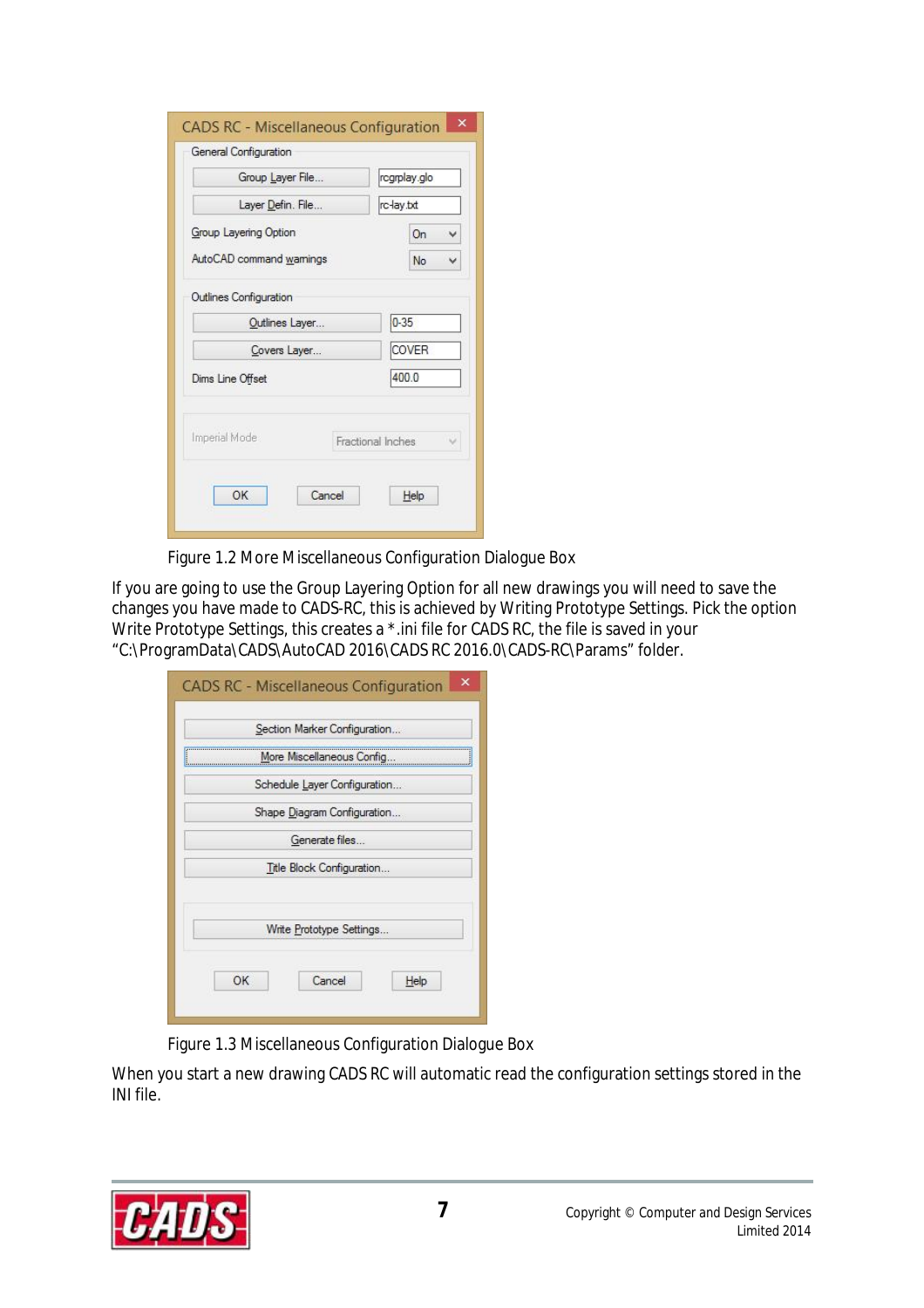# **1.2 Detailing and Editing Using GLO CADS RC 2016**



Figure 1.4 Finished Reinforced Slab Drawing

To help illustrate how to use the Group Layering Option you are going to add several bars to a general arrangement drawing of a simple slab with a stairwell. You will split the reinforcement into three Releases, 1 - Top-steel, 2 - Bottom-steel and 3 - Side-steel. As you place the steel in each location you will type in the appropriate GLO Option, T1, B1 or Section. The Reinforcement layers have already been created on this drawing and their properties edited to show top steel as a continuous line, section/side steel as a chain line and bottom steel as a hidden line.

| Members                               |              |                               |
|---------------------------------------|--------------|-------------------------------|
| <b>Nember Title</b><br># Bottom Steel | Description  | Quantity                      |
| Top Steel                             |              | ı                             |
| Side Steel                            |              | i                             |
|                                       |              |                               |
|                                       | Libr<br>Down | Make Current<br><b>Delete</b> |

Figure 1.5 Releases Dialog

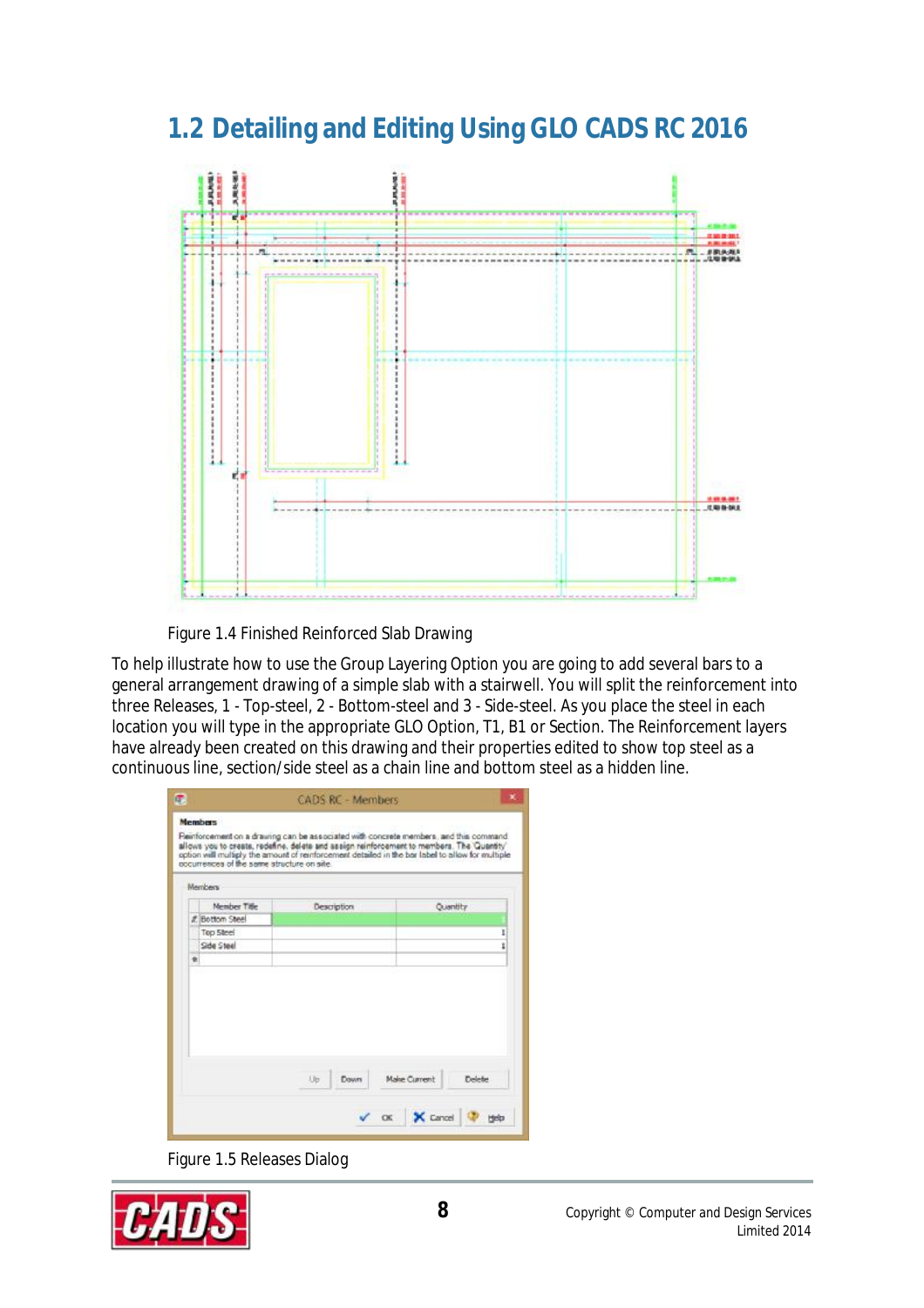Open drawing CADS RC GLO1.DWG or CADS RC GLO1.DWG which has been included on the email /download of with this tutorial. Make sure that the CADS-RC GLO is switched on. If you are unsure how to do this look at the previous chapter.

Next, create the following member titles Top-steel, Bottom-steel and Section-steel. Make the member title Bottom-steel the current member.

Delete the general arrangement dimensions.



Figure 1.6 General Arrangement Drawing

Initially, you will place the steel on the bottom layer using GLO on member title Bottom-steel, then you will copy the ranges, bars and labels to the top layer using GLO and change the member title to Top-steel using the RC edit routines.

**SET ONE** (horizontal bar, vertical range line)

CADS RC – Detail Panel – Set Release

Make Release 1 – Bottom Steel the current Release

 $\mathcal{A}^{\text{M}}_{\text{c}}$ CADS RC – Draw Range – New Mark

Type Group Layer or 'I' to Ignore: Type B1

Choose Single Fixed Pitch Range.

Choose Shape Code 00,

Grade B, diameter 20, 200 c/c and B in the notes.

Draw the bar horizontally from the left to the right, as shown in Figure 1.7.

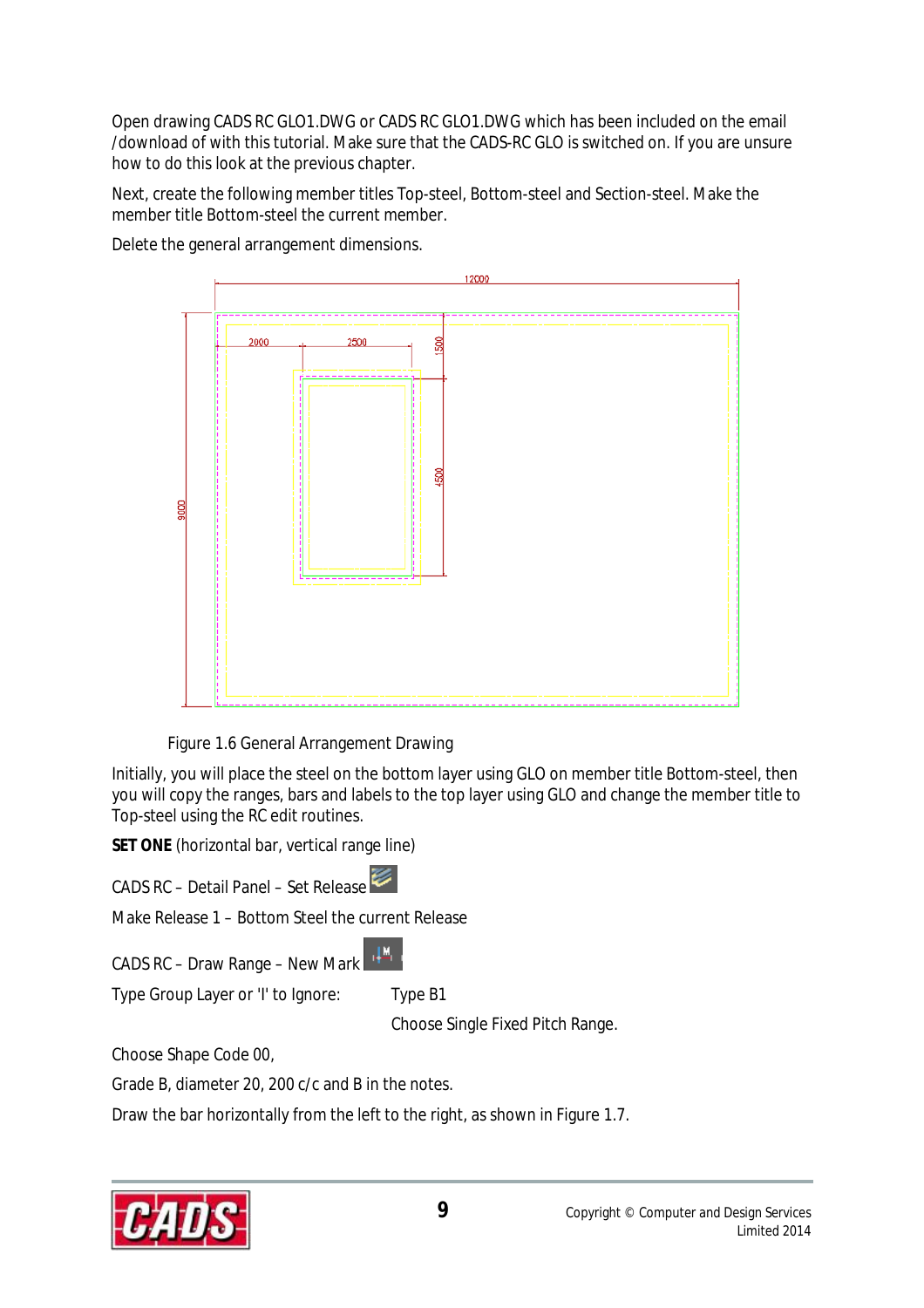The range is placed from the top cover line to the bottom cover line, it will also take into account the stairwell opening, as shown in Figure 1.7.



Figure 1.7 Slab with first Set of Bottom Bar and Range.

Continue and add the rest of the reinforcement to the bottom layer as detailed below and shown in figure 1.7.

**SET TWO** (horizontal bar, vertical range line)

GLO B1/F1, Single Indicator Range, Shape code0, Grade A615M/420, #22, 200c/c and B in notes

**SET THREE** (horizontal bar, vertical range line)

GLO B1/F1, Single Indicator Range, Shape Code0, Grade A615M/420, #22, 200c/c and B in notes **SET FOUR** (vertical bar, horizontal range line)

GLO B1/F1, Single Fixed Pitch Range, Shape Code0, Grade A615M/420, #22, 200c/c and B in notes

**SET FIVE** (vertical bar, horizontal range line)

GLO B1/F1, Single Indicator Range, Shape Code 0, Grade A615M/420, #22, 200c/c and B in notes **SET SIX** (vertical bar, horizontal range line)

GLO B1/F1, Single Indicator Range, Shape Code 0, Grade A615M/420, #22, 200c/c and B in notes

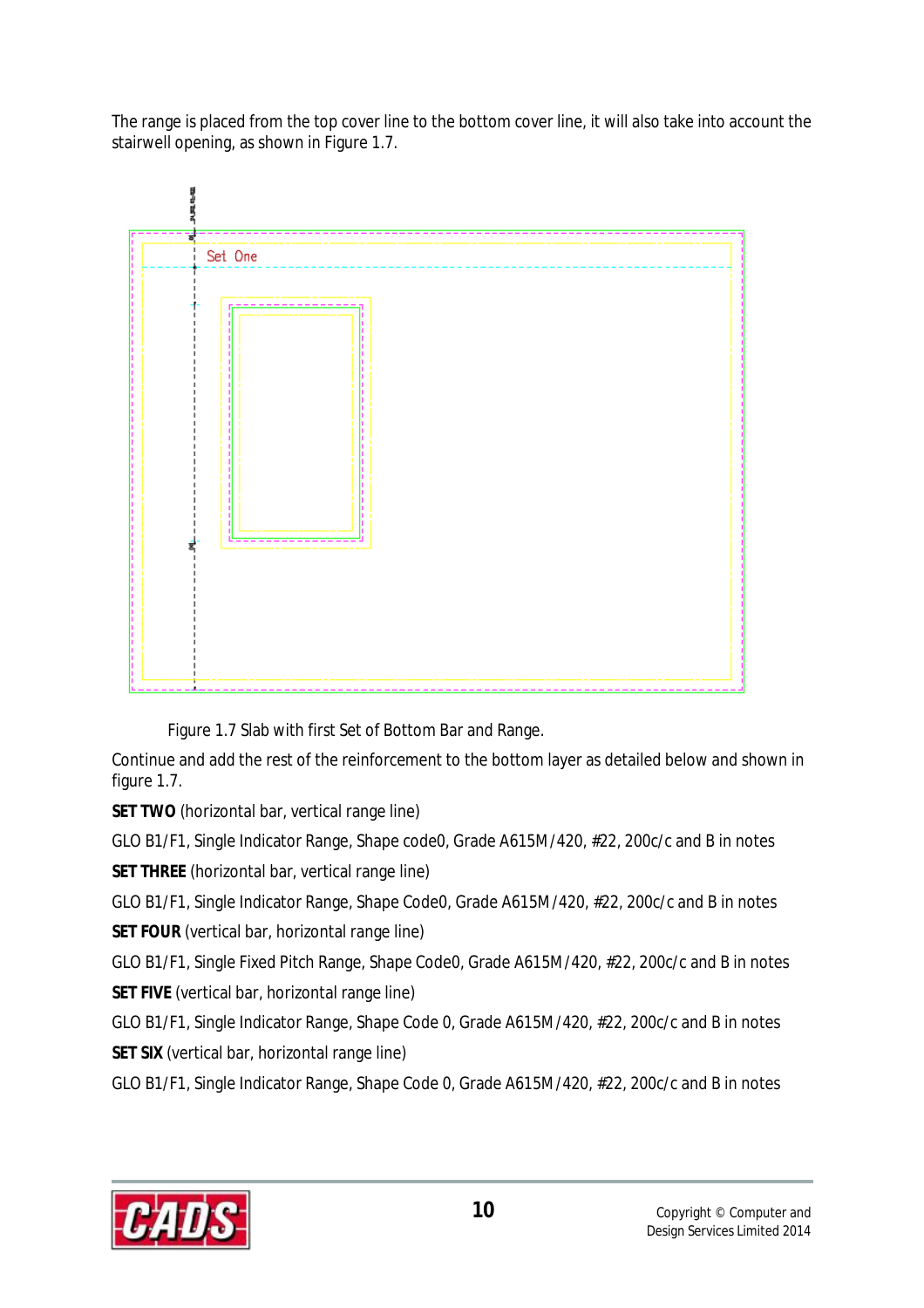

Figure 1.8 Reinforcement drawing showing bottom steel

The following describes how to copy the bar sets you have just created, move them off to one side of the drawing, change the member title and the group layer. You will also need to move the bars and ranges so that they do not clash with the bottom steel when you move them back on to the main drawing. You will also be instructed to use Bar Label Edit in Multiple mode to change the note from B to T.

#### **1.2.1 Placing the Reinforcement in the Top Face of the Structure**

Next you are going to copy all the ranges and bars you have just drawn and place them 20m to the right, so that you can edit the information easily.

If in Layout Space switch to Model Space

You can get CADS RC to make a selection set of all the RC entities on the drawing using the Select Bars command.

CADS RC – Utilities – Select Bars

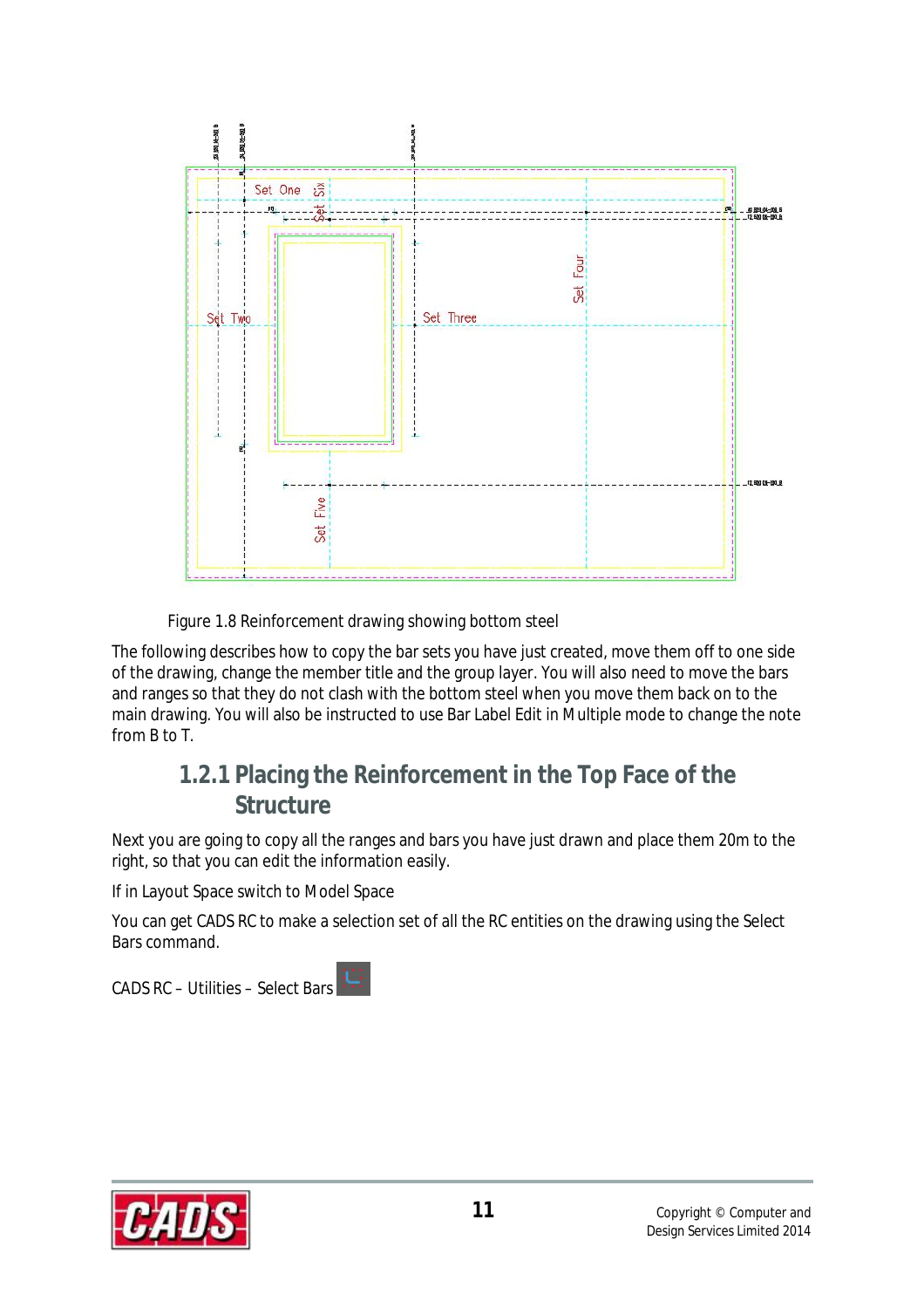| Options                | Input                   |                             |             |
|------------------------|-------------------------|-----------------------------|-------------|
| ) Set                  | Set Number              |                             | Pick Entity |
| <b>View</b>            |                         |                             |             |
| Mark                   | <b>Bar Mark</b>         |                             | Pick Entity |
| Shape Code             | Shape Code              |                             | Pick Entity |
| Length                 | Length                  | 0.0                         | Pick Entity |
| Member                 | Member Title            | <b>Bottom Steel</b><br>Ŵ.   | Pick Entity |
| Release                | Release                 | <b>UNASSIGNED</b><br>$\vee$ | Pick Entity |
| <b>Bid Item</b>        | <b>Bid Item</b>         | UNASSIGNED C<br>Ń.          | Pick Entity |
| <b>Bid Structure</b>   | <b>Bid Structure</b>    | <b>UNASSIGNED</b><br>Ŵ      | Pick Entity |
| Coupler<br>$\odot$ All | Coupler/Thread Attached | Yes                         | v           |
|                        | OK                      | Cancel<br>Help              |             |

Figure 1.9 Select Bars dialog

Tick the All option and pick Ok

Then pick the AutoCAD Copy command – COPY BARS – SET

At the Select Objects prompt type P for previous selection set and press enter twice

Base Point: Choose bottom left corner of the slab.

Second Point of displacement: @20000,0

Now change the member title of the copied bars and ranges to Top-steel.

CADS RC – Editing – Assign Bars to Member Title – TOP-STEEL

| in the structure. A quantity can be applied to each member to multiply the<br>quantities of reinforcement that it contains.                                                  |                 |                     |  |
|------------------------------------------------------------------------------------------------------------------------------------------------------------------------------|-----------------|---------------------|--|
| Select bars from the drawing                                                                                                                                                 |                 |                     |  |
| $Remove$ ><br>Pick                                                                                                                                                           | Remove all bars | 6 bar sets selected |  |
| Select Member                                                                                                                                                                |                 |                     |  |
| The bars picked from the drawing will be assigned to the selected member on<br>clicking 'Apply'. However, new members can be created for this purpose by<br>using '' button. |                 |                     |  |
| <b>Top Steel</b>                                                                                                                                                             | v<br>$\cdots$   | Apply               |  |
|                                                                                                                                                                              |                 |                     |  |

Figure 1.10 Assign Bars to Release dialog

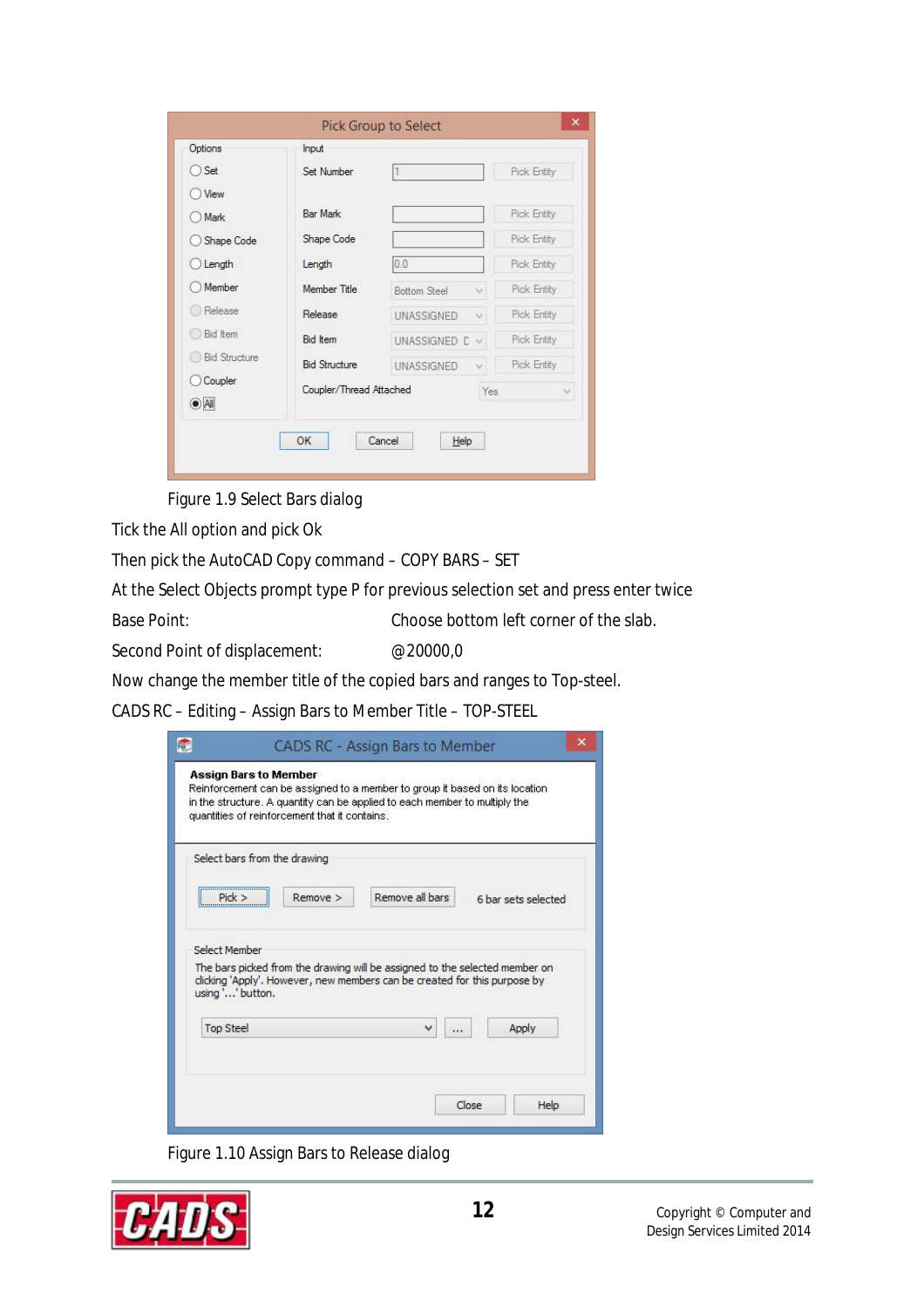Next move the ranges and bars to the Top Steel Layers using GLO

CADS RC – Utilities – Group Layering – Change to Other Group  $\overline{R}$ 

Type - T1

Notice how the bars change from broken lines to continuous lines coloured red.

Now change all the notes attached to the label from B to T using Bar Label Edit in Multiple Mode.

CADS RC – Editing – BAR LABEL EDIT

Pick bar/label to edit or <ENTER> for multiple selection: Press enter

Select items to edit globally: Pick each of the labels and then press enter, change the note from B to T.

To ensure that the bars, labels and the ranges do not overlay each other when you place the top steel entities back into the drawing, you will need to move horizontal entities down by 200mm and vertical entities 200mm to the left.

Once you have realigned the bars, ranges and labels, place the whole lot back onto the drawing by moving @-20000,0.

The drawing so far should look something like figure 1.10.



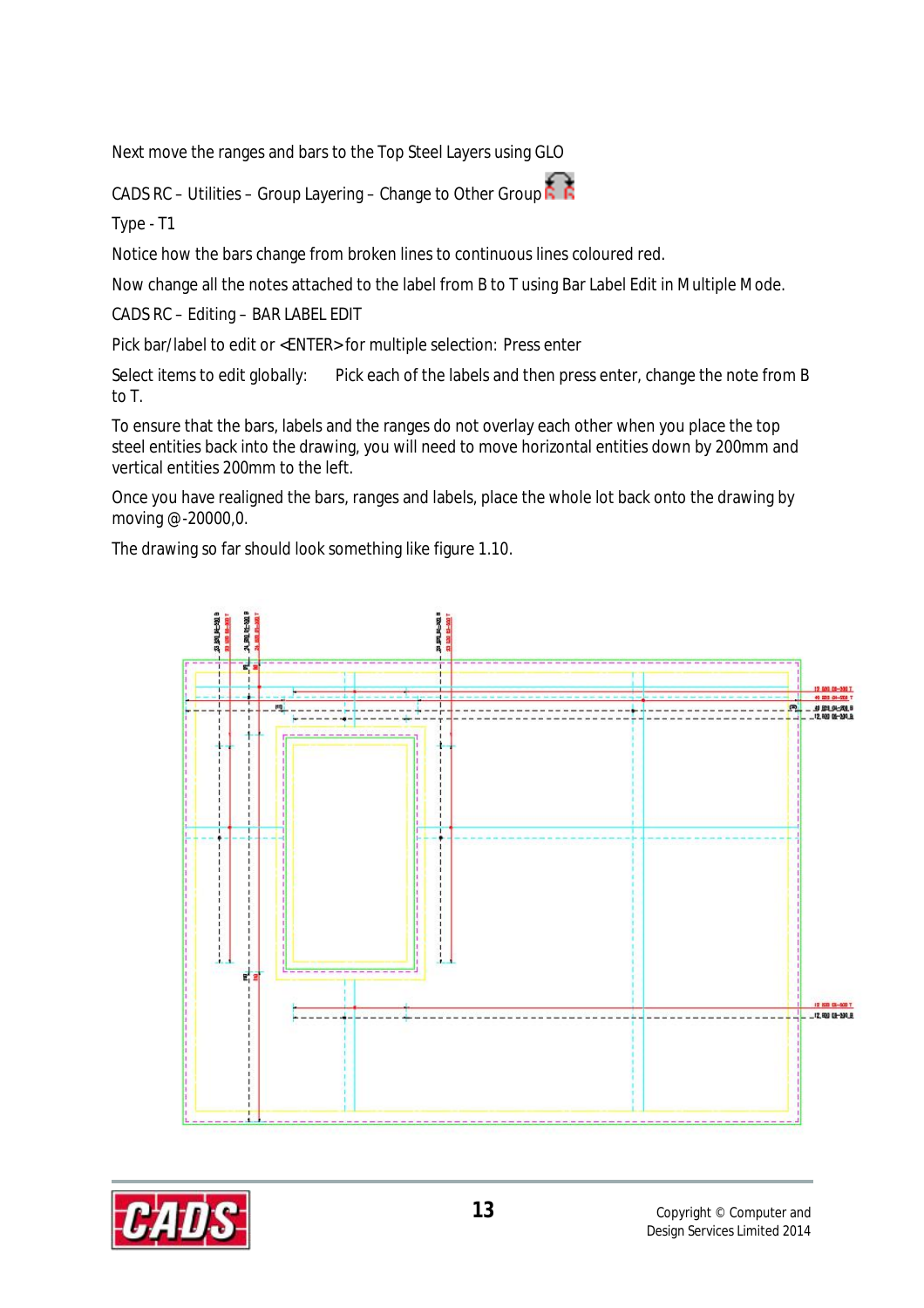Figure 1.11 Reinforcement drawing showing the Top and Bottom Steel

Finally, you are going to add the side steel to the plan on member title 'Side-steel' and Group Layer 'Section'.

CADS RC – Draw Bar – Set Member Title

Pick the member title – 'Side Steel'

|   | Member Title                   | Description | Quantity |
|---|--------------------------------|-------------|----------|
|   | <b>Bottom Steel</b>            |             |          |
|   | <b>Top Steel</b><br>Side Steel |             |          |
| ⋇ |                                |             |          |
|   |                                |             |          |

Figure 1.12 Set Member Title dialog

#### **1.2.2 Placing the Reinforcement in the Side of the Structure**

The next bar to be added is a horizontally placed Shape Code 17 with the 'B' leg lapping with the Shape Code 0 of Set One. When prompted for the lap type pick Tension Anchorage. This range and bar is then mirrored using Copy Bars to the right-hand side of the slab.

After this a vertically placed Shape Code 17 of the same bar mark number needs to be added lapping with the Shape Code 0 of Set Four. Again tension anchorage lap and mirror the bar and range to the bottom of the slab.

See Figure 1.11 for details.

CADS RC – Draw Range – New Mark

Type in Section for the GLO.

Single Indicator Range, Shape Code 21, Type B, 20mm dia, 200c/c, left view, leg B lapping with Set One, tension anchorage lap. Make the B dimension 350mm; you will edit the bar set later to make Leg D the same as Leg A.

AutoCAD Copy – NEW SET

Mirror the Shape Code 17, its label and range line to the right hand side of the slab.

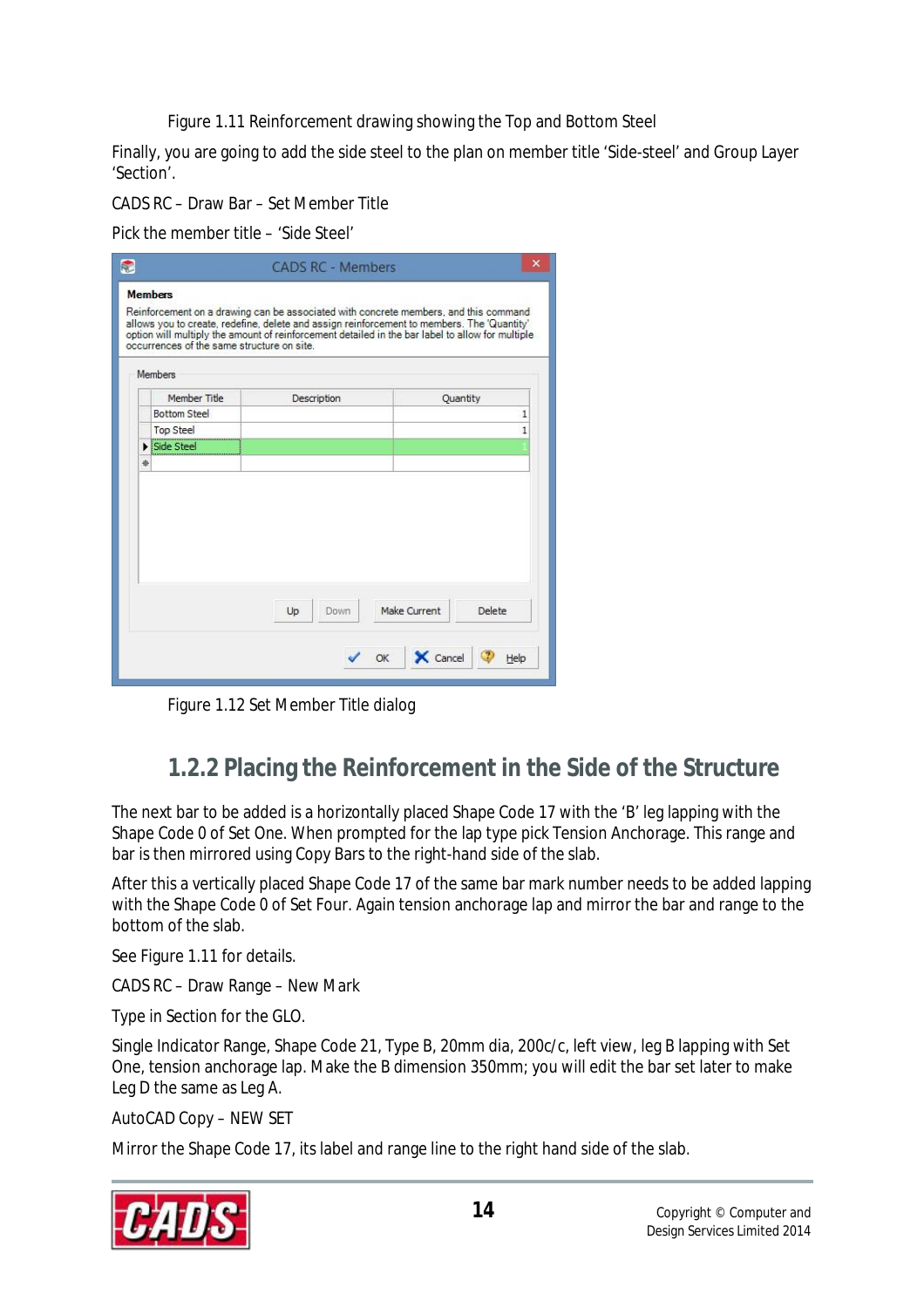CADS RC – Draw Range – New Set

Type in Section for the GLO.

Leg A lapping with Set Four, edit the dimensions and add the missing Leg C dimension, which is the same as Leg A.

AutoCAD Mirror - NEW SET

Mirror the vertical Shape Code 17, its label and range line to the bottom of the slab.



Figure 1.13 Reinforcement Drawing showing the Top, Bottom and Side Steel

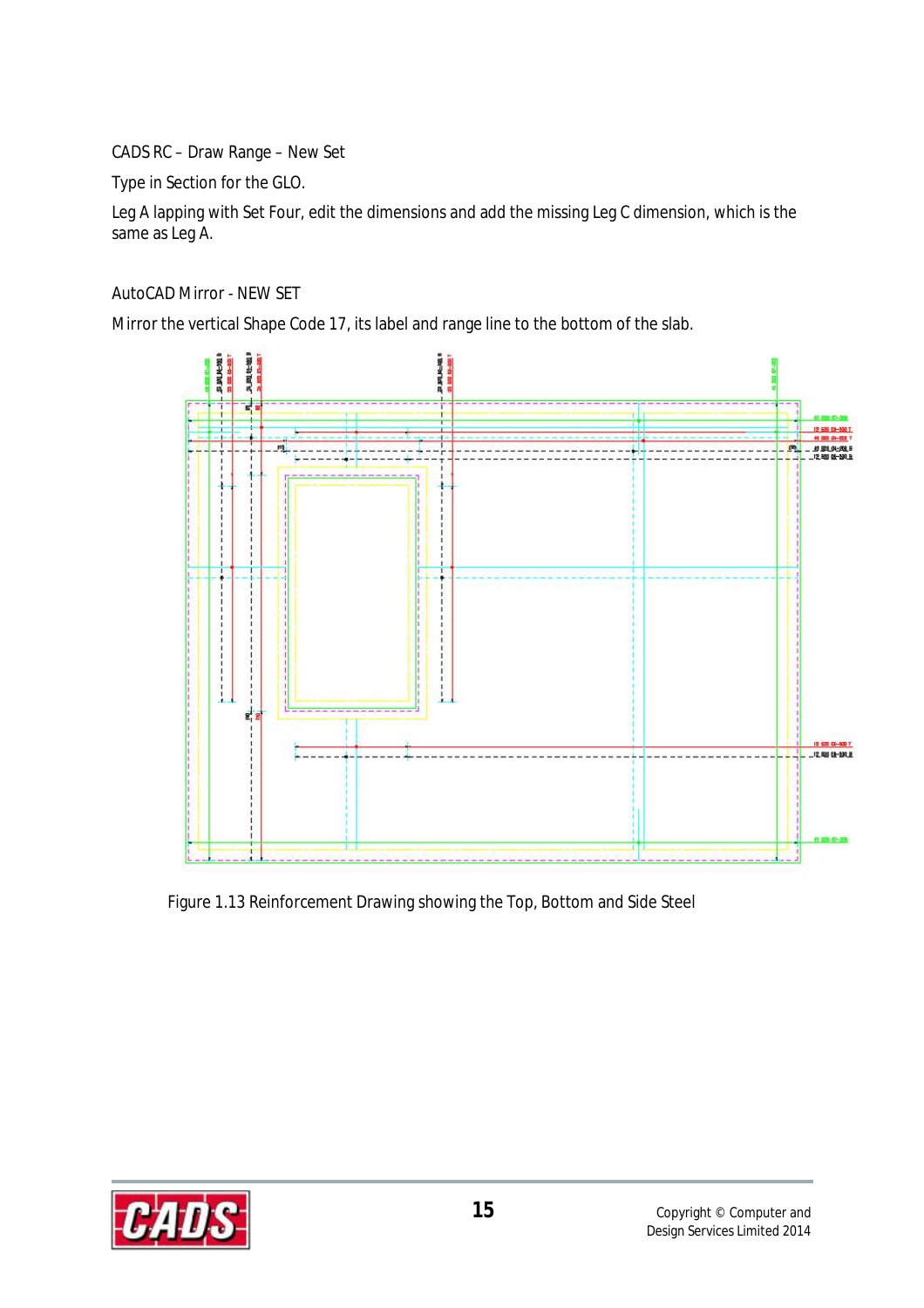| $\frac{1}{2}$<br>瑜<br>Order<br>$y_0$<br><b>Haleside</b><br>Type<br>as of<br>No: of<br>A Rice, Neidsers<br>Rais is<br>Each<br>120<br>826<br>-4.1 |
|-------------------------------------------------------------------------------------------------------------------------------------------------|
|                                                                                                                                                 |
|                                                                                                                                                 |
|                                                                                                                                                 |
|                                                                                                                                                 |
|                                                                                                                                                 |
| 120<br>회                                                                                                                                        |
| 830<br>si)                                                                                                                                      |
| 520<br>히                                                                                                                                        |
| 130<br>티                                                                                                                                        |
| - 5<br>120<br>4                                                                                                                                 |
| 쇠<br>$8 - 31$                                                                                                                                   |
| 120<br>회                                                                                                                                        |
| 658<br>$\sim$                                                                                                                                   |
|                                                                                                                                                 |
| 롸<br>420<br>치<br>320                                                                                                                            |
| 320<br>$\mathbb{Z}$                                                                                                                             |
| ÷<br>120                                                                                                                                        |
| \$20<br>9                                                                                                                                       |
| 820<br>ti                                                                                                                                       |
|                                                                                                                                                 |

Figure 1.14 Completed Bar List, Unformatted

# **1.3 Displaying Different Groups**

You have added enough bars to the drawing to start using the display options inside the Group Layering Option.

Open drawing CADS RC GLO-2.dwg or if you prefer keep CADS RC GLO-1.dwg open; this is the drawing you have added the reinforcement to.

The Toolbar Icon, command line input, side screen option and pull down menu path are shown for the Group Layering Display functions below.

### **1.3.1 Show Group Only**

This command will show only the group typed in at the AutoCAD command line, any other groups will be automatically turned off. This is useful for preparing a drawing for plotting where you only require the picked layer to be plotted.

Pull Down Menu CADS RC – Group Layering – Show Group Only

Command Line type in 'cads\_rc\_show\_one\_glo'

Toolbar

Pick one of the top bars

Only the top bars with the continuous line are shown.

Ø

In this tutorial the GLO has been used in combination with different releases, so that you can plot a drawing with only the top steel and issue a schedule sheet showing the top steel only.

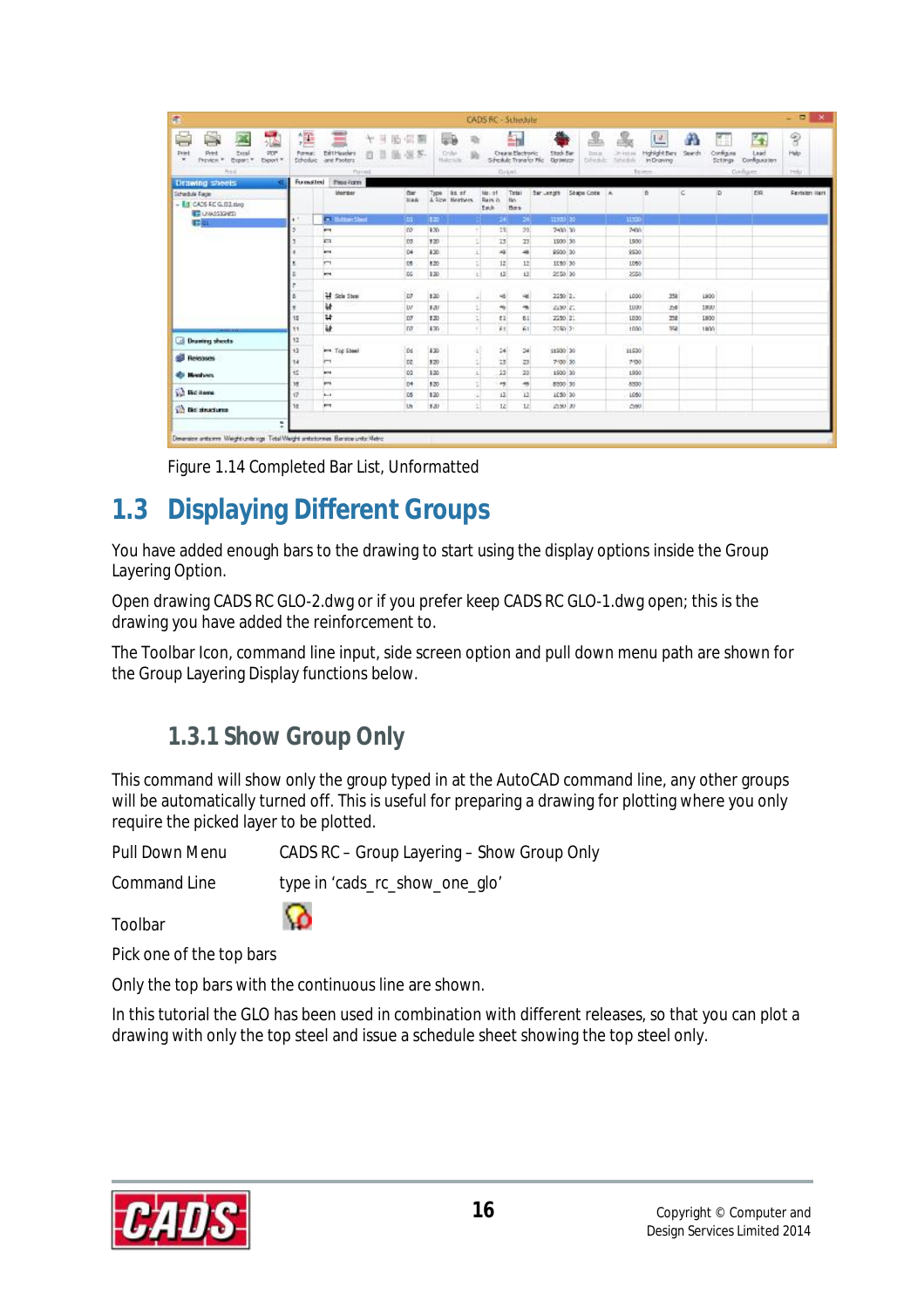

Figure 1.15 Drawing showing top steel only

### **1.3.2 Show Group**

This command allows you to turn on a group by picking it from the side menu. You can use this command to turn on as many groups as you wish.

Pull Down Menu CADS RC – Group Layering – Show Group

Command Line type in 'cads\_rc\_show\_glo'

G.

Toolbar

Pick the B1/F1 option from the side screen menu.

The drawing now shows the bottom steel as well as the top steel.

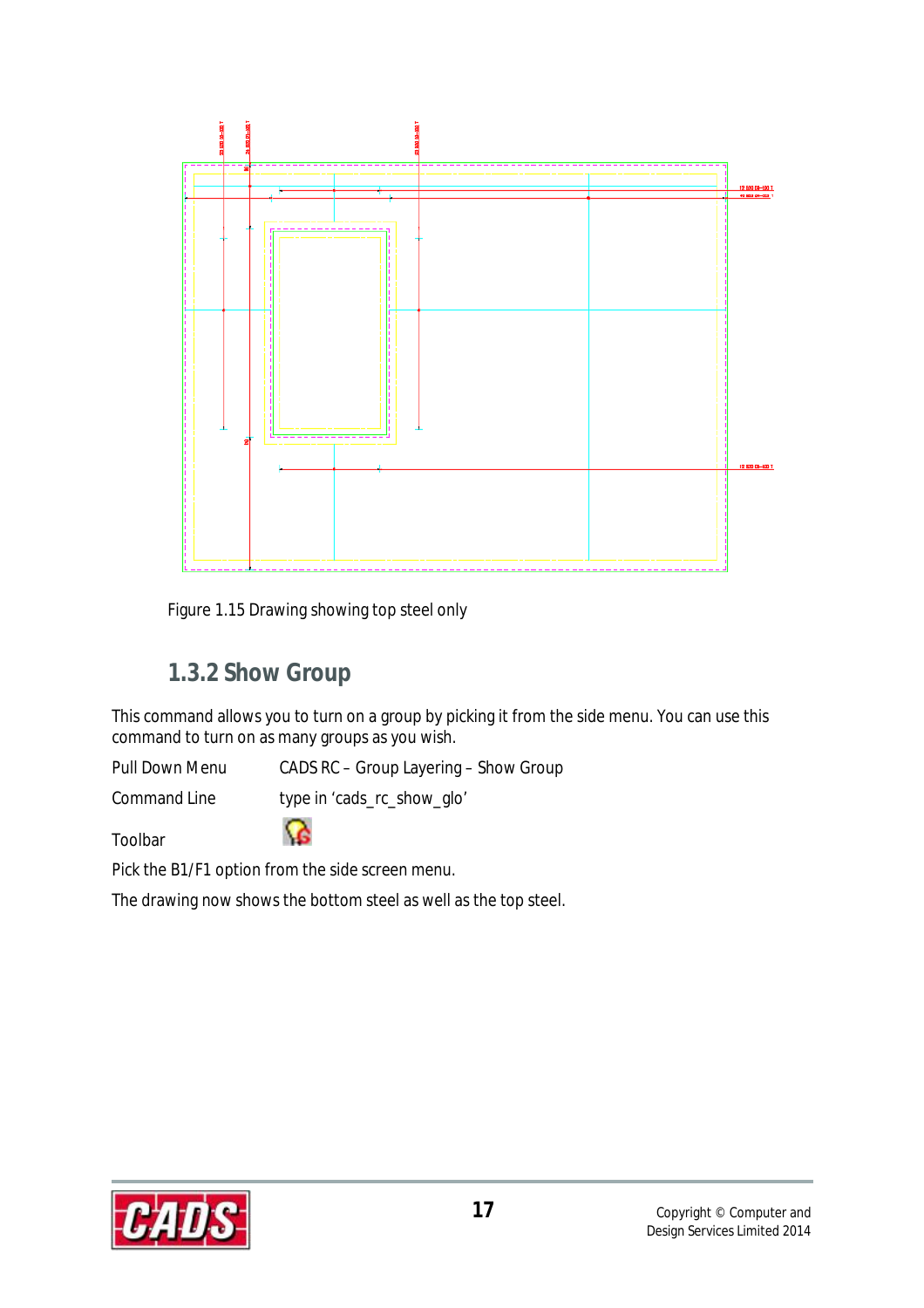

Figure 1.16 Reinforcement Drawing Showing Top & Bottom Steel

## **1.3.3 Show All Groups**

This command turns on all the group layers on the reinforcement drawing.

Pull Down Menu CADS RC – Group Layering – Show All Groups

Command Line type in 'cads\_rc\_show\_glo A'

Toolbar

↷

# **1.3.4 Suppress Group Only**

This command turns off the group picked from the side screen menu and turns all other groups on.

Pull Down Menu CADS RC – Group Layering – Suppress Group Only

Command Line type in 'cads\_rc\_!show\_one\_glo'

Toolbar

# **1.3.5 Suppress Group**

<u>ි</u>

This command turns off the group picked from the side screen menu.